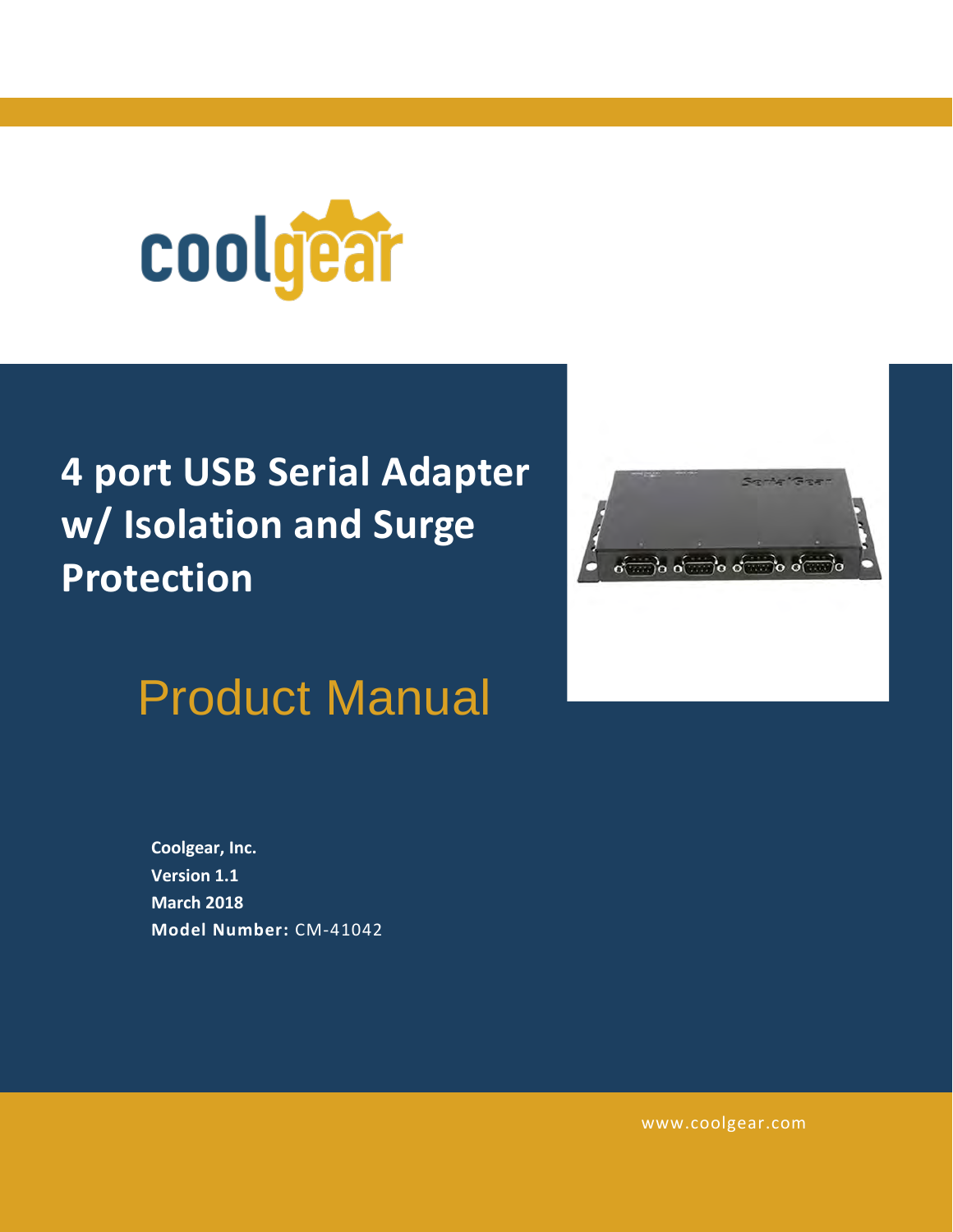

Revision History

| <b>Revision Date</b> |                     | <b>Author</b> | <b>Comments</b>   |
|----------------------|---------------------|---------------|-------------------|
|                      | 03/20/2018 Coolgear |               | <b>New Manual</b> |

#### **About this document**

This product manual outlines installation and features of the CM-41042 4 port USB Serial Adapter w/ Isolation and Surge Protection.

#### **Scope**

The scope of this manual is to give the user of the product an understanding of its use with detailed diagrams and verbiage. The manual allows the users to apply the product to their application.

#### **Intended Audience**

This product is intended for use in numerous industries including but not limited to applications such as; Factory Automation, Retail and Industrial applications, Data Centers, Serial Equipment, Office, and others.

#### **Product Support**

support@coolgear.com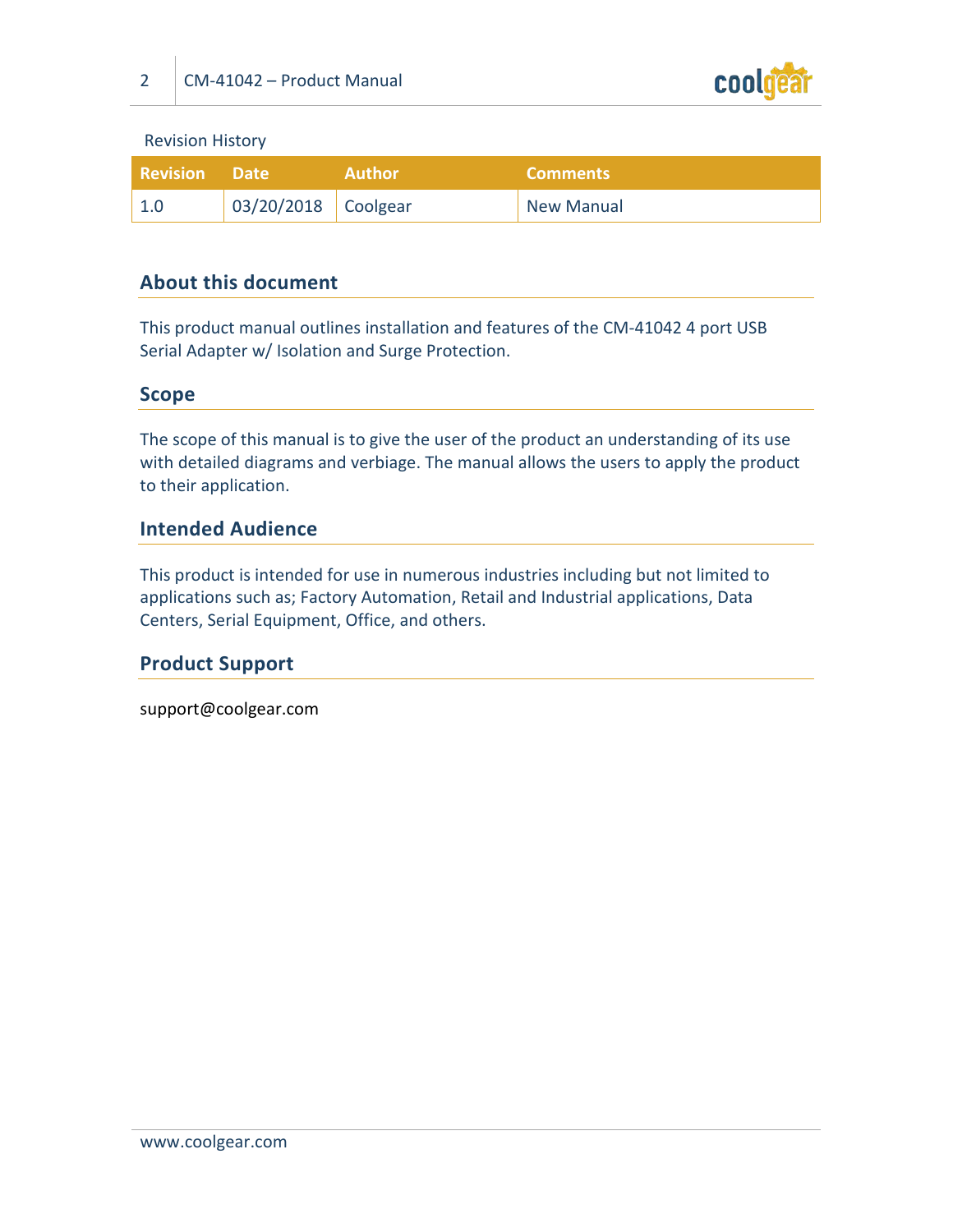# **Table of Contents**

## **Table of Figures**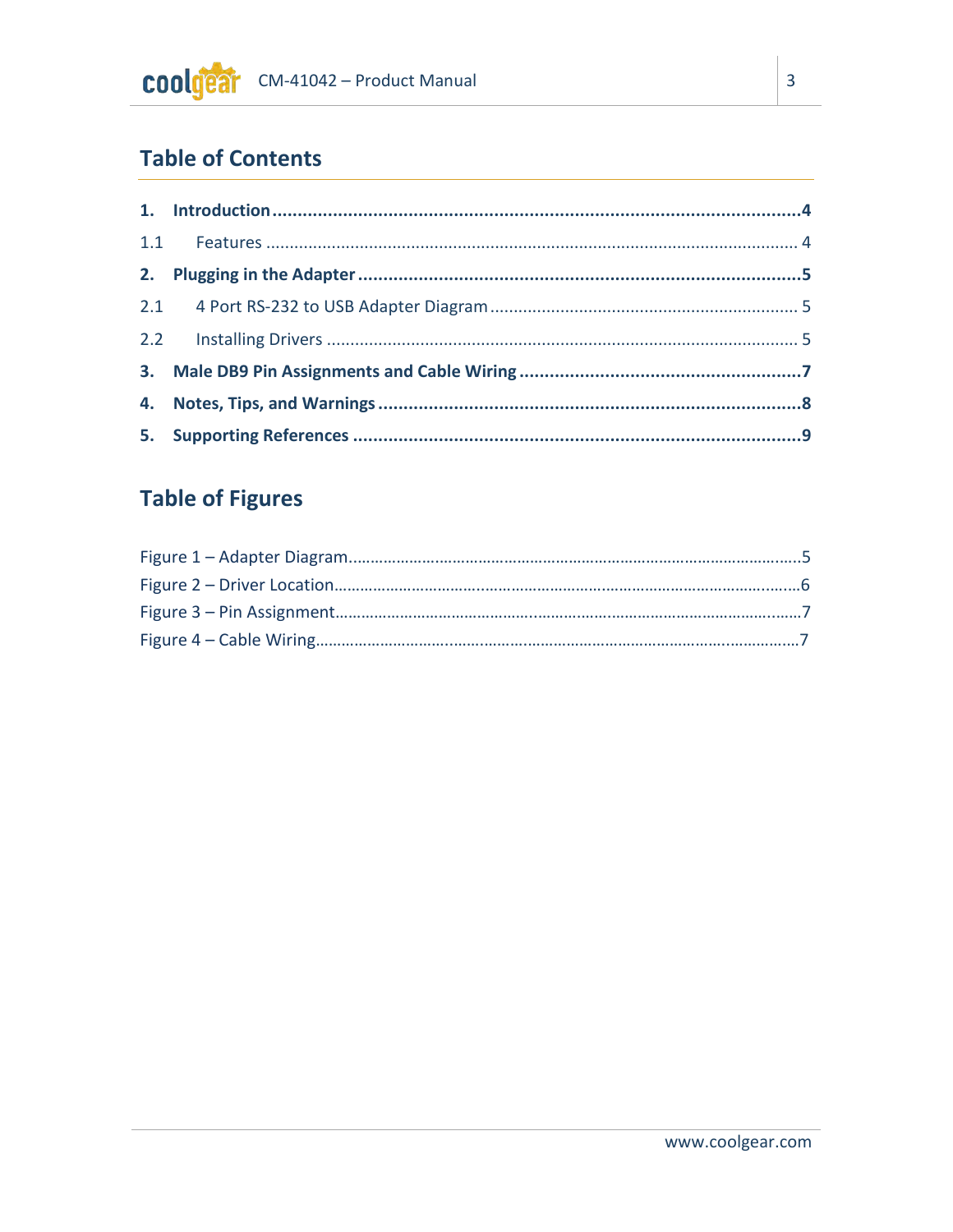

### **1. Introduction**

This CM-41042 RS232 to USB Multi Serial Port Adapter is an intelligent module that connects to a PC or server via the Universal Serial Bus (USB), providing high-speed serial connectivity. The serial ports are fully optically isolated and surge protected. With its rigid metal case, it is an ideal solution for most critical applications.

| <b>WEIGHT</b>     | .912 lbs.                                               |
|-------------------|---------------------------------------------------------|
| <b>DIMENSIONS</b> | 6.83(L) x 3.83(W) x 1.70(H) (17.35 x 9.72 x 4.32 cm)    |
| <b>UPC</b>        | 729440626761                                            |
| <b>WARRANTY</b>   | 1 year from date of purchase                            |
| <b>COLOR</b>      | <b>Black</b>                                            |
| <b>PORTS</b>      | (4) DB-9 Male Serial Ports / (1) USB Type-B Female Port |

#### **1.1 Features**

| USB. | <b>TAA Compliant</b><br>Provides 4 serial port RS232 ports over<br>Provides 4 DSUB-9 Connectors.<br>Supports 3-wire RS232 Signals (TxD,<br>RxD, GND).<br>Baud Rate from 300 Bps to 921.6Kbps.<br>Supports 7, 8 Data Bits | $\bullet$<br>$\bullet$<br>$\bullet$ | Odd, Even, Mark, Space, or None parity<br>mode.<br>Supports 1, or 2 Stop Bits.<br>Provides 2,500Vrms Optical Isolation.<br><b>Built-in Bi-direction Surge Protection</b><br>Circuits.<br>Supports USB Bus Power.<br>DC Jack for Optical DC 5V Power Input.<br>Support Win98, XP, CE, Win2000, 2003. |
|------|--------------------------------------------------------------------------------------------------------------------------------------------------------------------------------------------------------------------------|-------------------------------------|-----------------------------------------------------------------------------------------------------------------------------------------------------------------------------------------------------------------------------------------------------------------------------------------------------|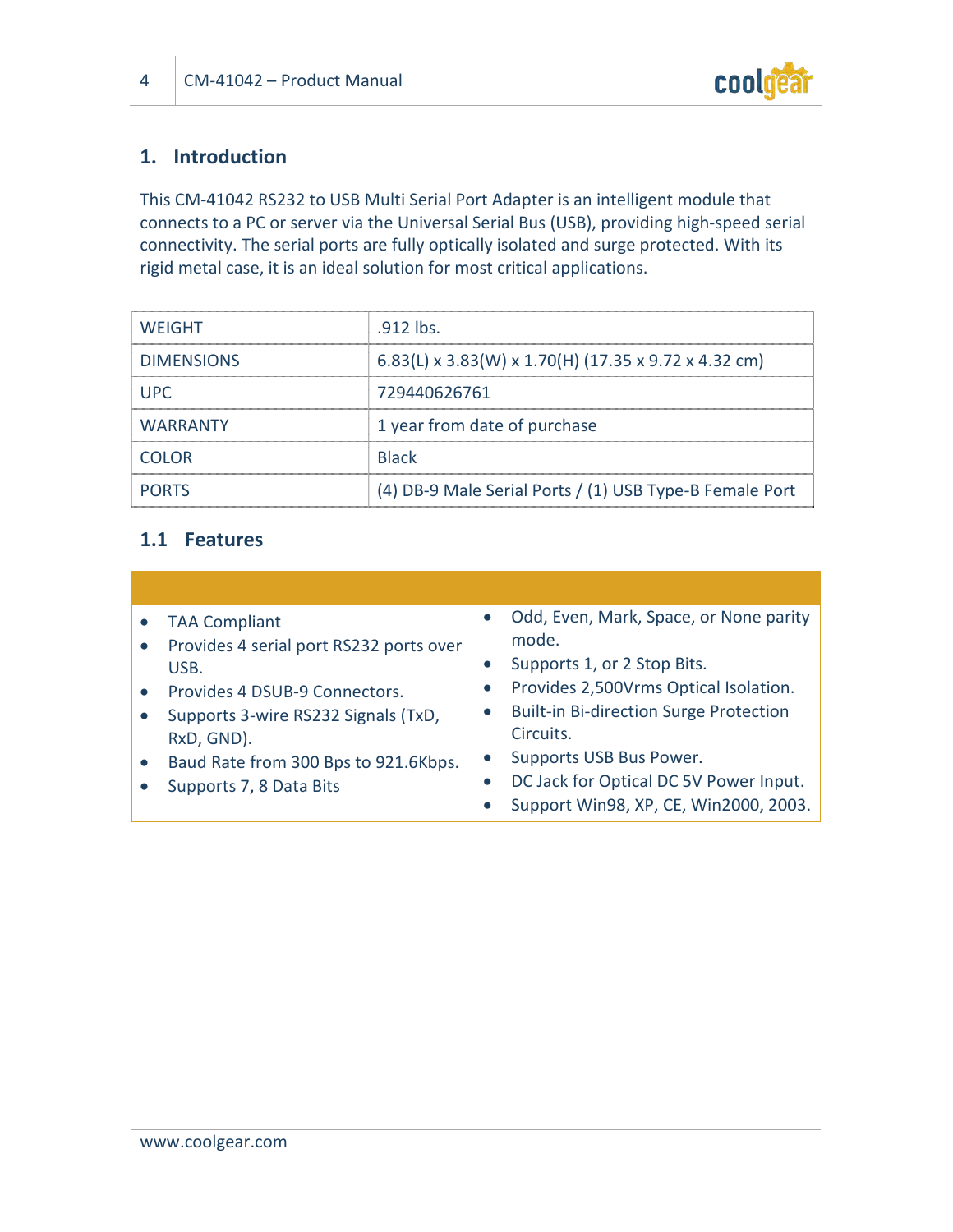#### **2. Plugging in the Adapter**

- 1) Connect the AC/DC Adapter if your USB bus power is not enough to drive the whole unit.
- 2) Plug the Type-A end of the USB cable into the USB Host Port of your PC or into an available USB port on a USB Hub.
- 3) Plug the Type-B end of the USB cable into the back of this unit.
- 4) Proceed with the next section "Installing Drivers" to install the virtual COM port drivers for your Operating System.

#### **2.1 4 Port RS-232 to USB Adapter Diagram**

<span id="page-4-0"></span>

#### **2.2 Installing Drivers**

The RS-232 Multi-Port serial adapter can be hot-plugged to the USB port of your computer due to the specifications of USB. It supports the following operating systems. The drivers are shipped in the following folder on the supplied driver CD.

#### **1) Driver Locations on the CD**

These instructions are for installing the drivers from the CD supplied with the product. If you are installing drivers for Win98, ME, 2000, or XP, when prompted for the location of the drivers, specify your CD-ROM drive and the locations according to the following table: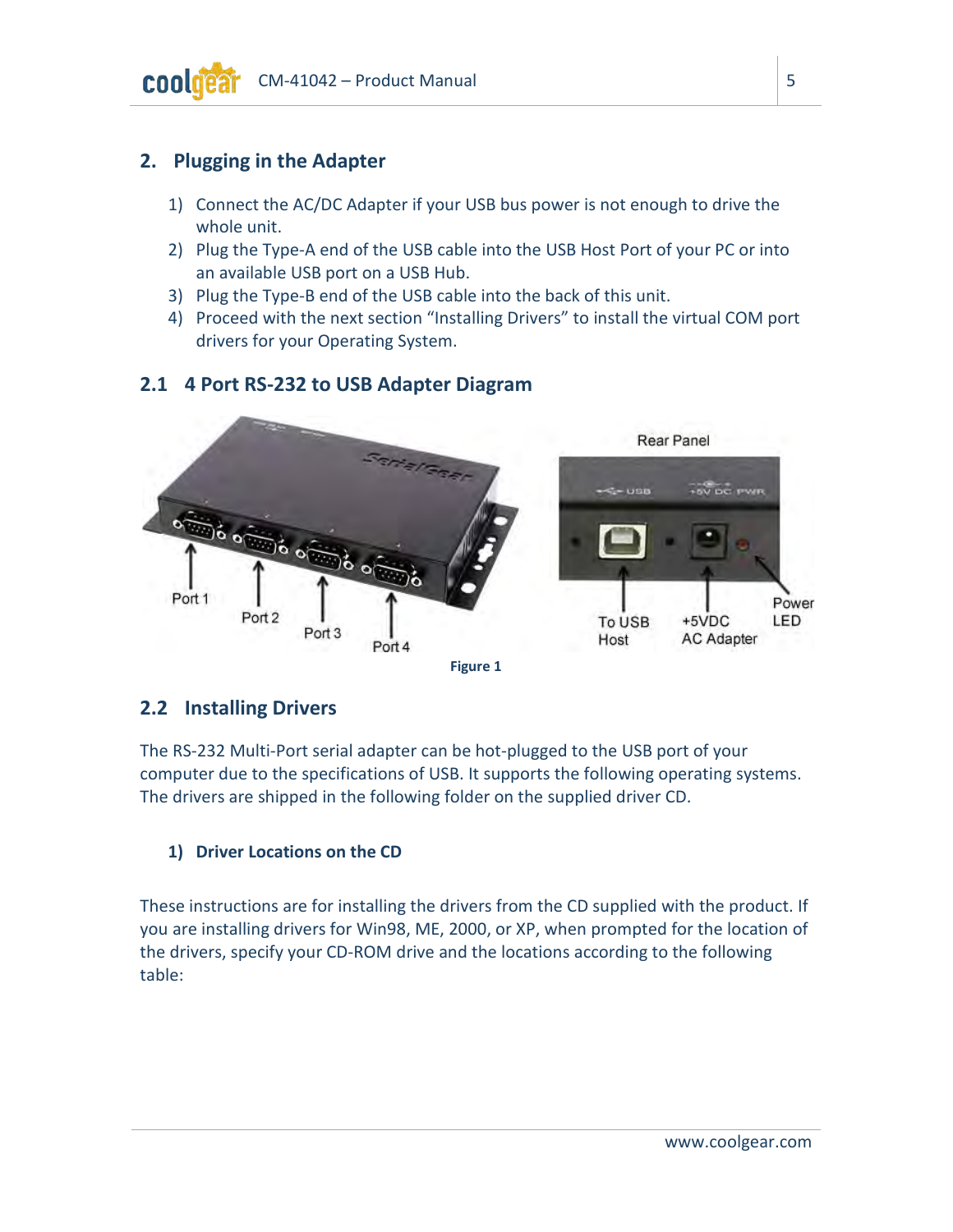

<span id="page-5-0"></span>



#### **2) Installing Serial Port Drivers for Win98, ME, 2000, XP**

- Insert the Driver CD supplied with the Adapter
- Connect the USB cable, the "Add New Hardware Wizard" appears. Click **Next**.
- Select "Search for the best driver for your device" and click **Next**.
- Assuming the CD-ROM is in drive E:, select "Specify a location" and browse to the following folder: **E:\USB\_to\_IO\FTDI\Win2000\_XP\_2003** (for Win2000, XP or server 2003) or **E:\USB\_to\_IO\FTDI\Win98\_ME** (for Win98 and ME)
- Click **Next**, Windows will then copy the driver files.
- Click **Finish** to complete the driver installation.
- After installing the drivers, Windows will detect the new COM ports and will begin to initialize them. Your new COM ports, numbered sequentially following the existing ports in your system, and they are now ready!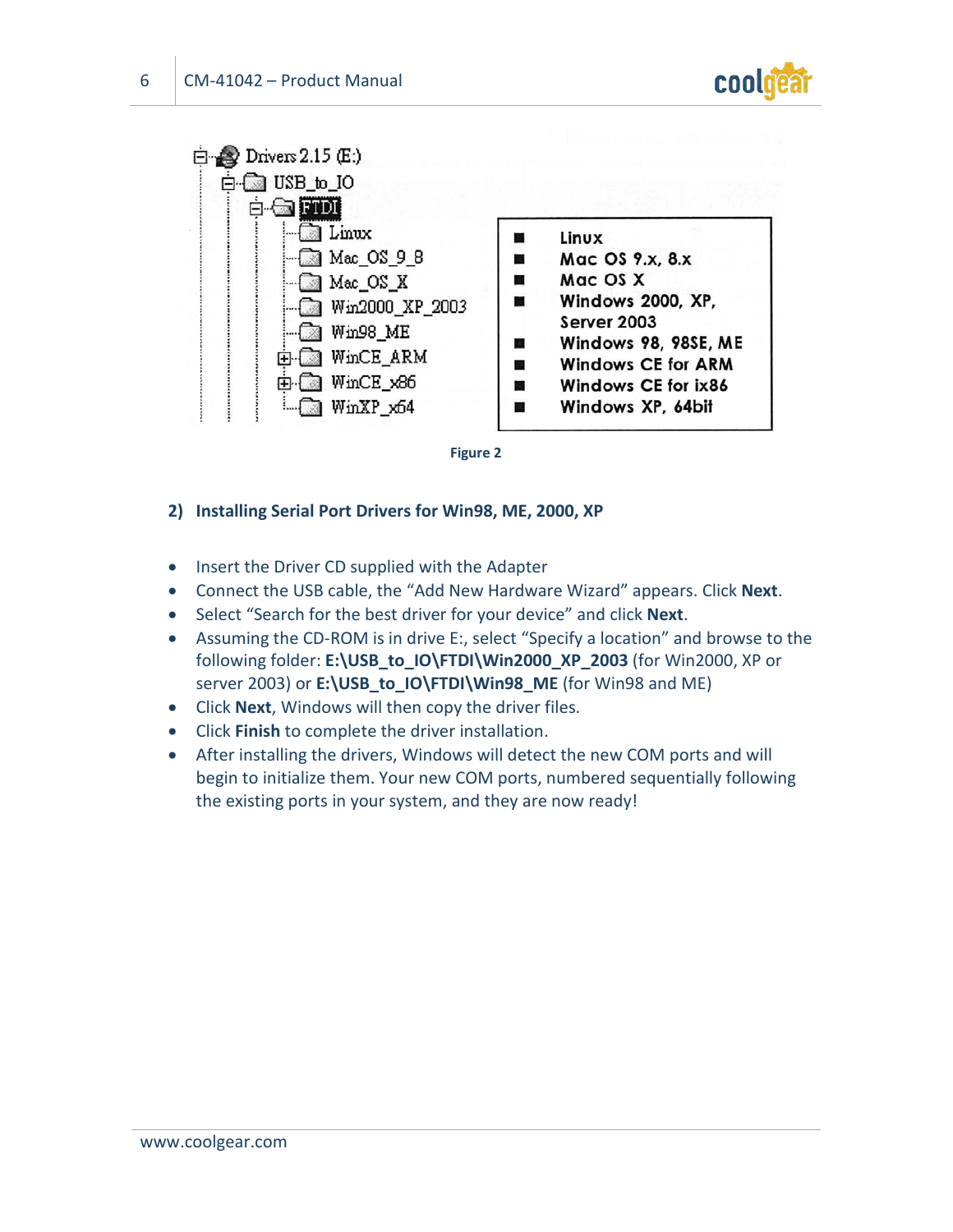### **3. Male DB9 Pin Assignments and Cable Wiring**

<span id="page-6-0"></span>*DB-9 Male Pin Assignment*



*DB-9 Male to DB-9 Male Cable Wiring*

<span id="page-6-1"></span>

**Figure 4**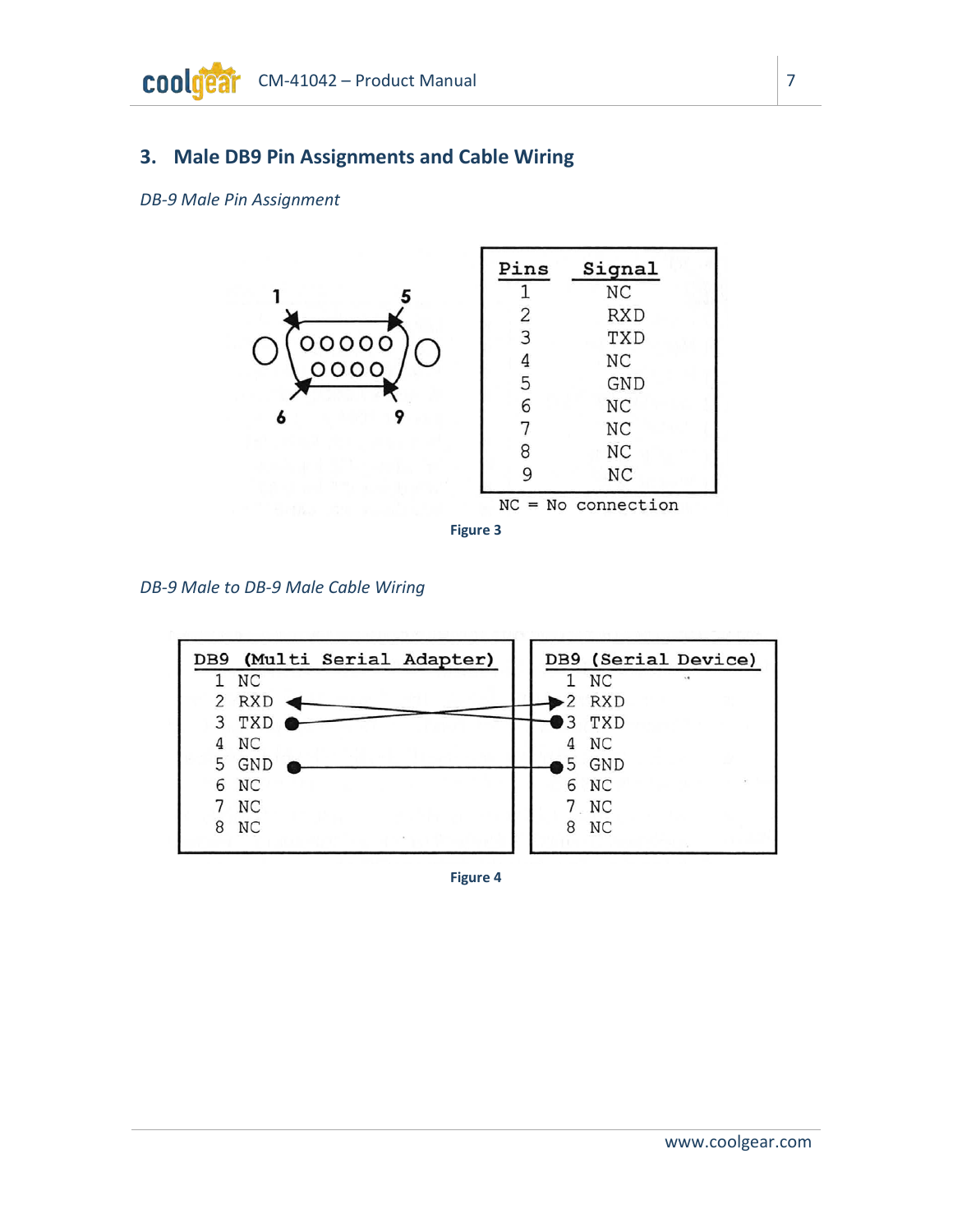

## **4. Notes, Tips, and Warnings**

| <b>Note</b>    | N/A                                                                                                                                                                                                                                                                                                                                                                                                                                                                                                                                                                                                                                                                                                                                                                                                                               |
|----------------|-----------------------------------------------------------------------------------------------------------------------------------------------------------------------------------------------------------------------------------------------------------------------------------------------------------------------------------------------------------------------------------------------------------------------------------------------------------------------------------------------------------------------------------------------------------------------------------------------------------------------------------------------------------------------------------------------------------------------------------------------------------------------------------------------------------------------------------|
|                |                                                                                                                                                                                                                                                                                                                                                                                                                                                                                                                                                                                                                                                                                                                                                                                                                                   |
| <b>Tip</b>     | N/A                                                                                                                                                                                                                                                                                                                                                                                                                                                                                                                                                                                                                                                                                                                                                                                                                               |
|                |                                                                                                                                                                                                                                                                                                                                                                                                                                                                                                                                                                                                                                                                                                                                                                                                                                   |
| <b>Warning</b> | N/A                                                                                                                                                                                                                                                                                                                                                                                                                                                                                                                                                                                                                                                                                                                                                                                                                               |
|                |                                                                                                                                                                                                                                                                                                                                                                                                                                                                                                                                                                                                                                                                                                                                                                                                                                   |
| <b>Safety</b>  | Read the entire Product Manual before implementing this product for<br>$\bullet$<br>your application. This manual contains important information about<br>electrical connections that must be followed for safe and proper<br>operation.<br>Inspect the product closely for visual defects before putting it to use.<br>Keep away from areas where moisture builds, this product contains<br>electrical components that can be damaged by moisture build up, this<br>can adversely affect your equipment connected to it.<br>Do not disassemble the product. Handling the product's internal<br>$\bullet$<br>components can expose it to ESD (Electro-Static Discharge) hazards<br>that can affect the function of the device.<br>If this product is not functioning properly, email our support team at<br>support@coolgear.com. |